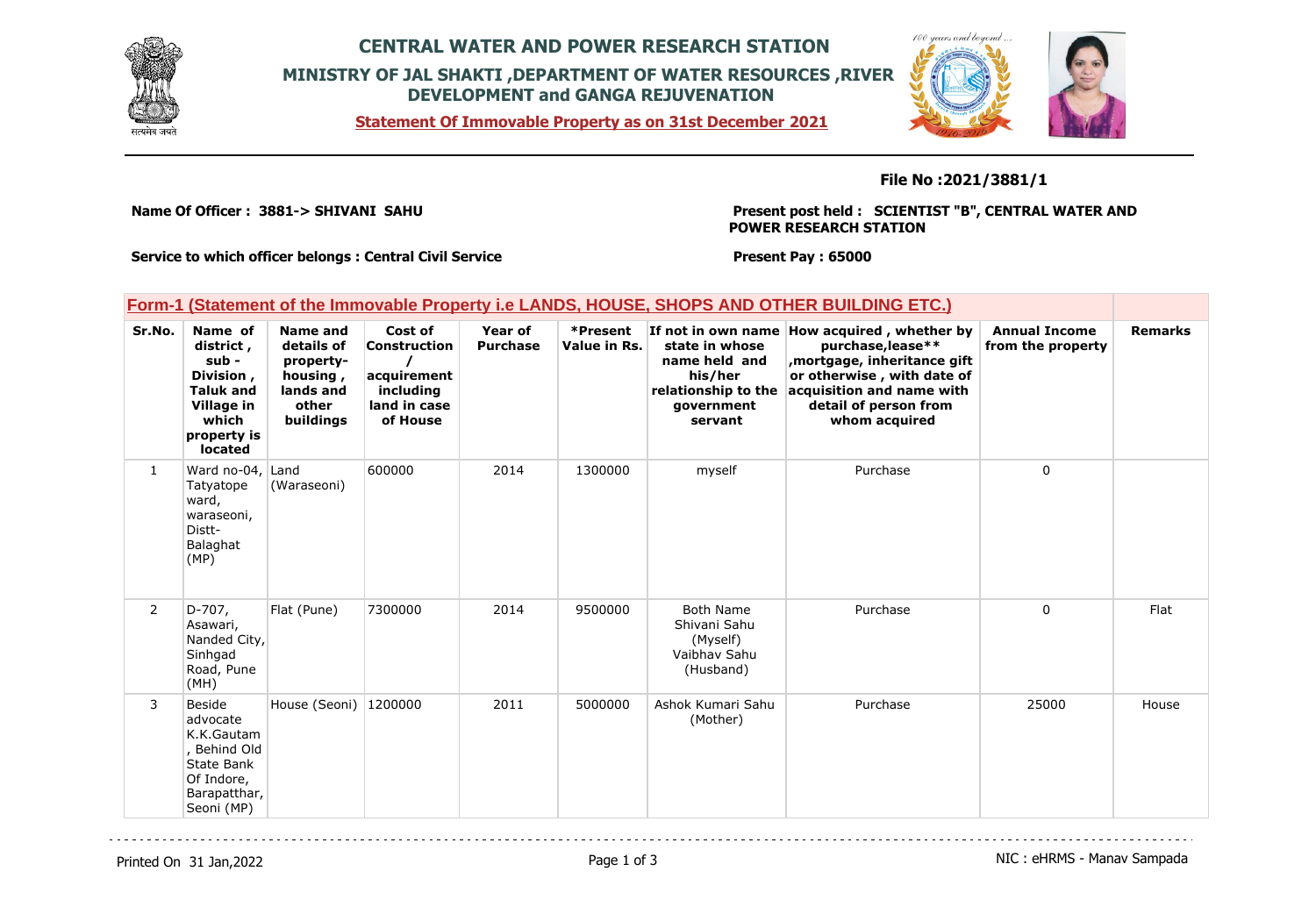

## **CENTRAL WATER AND POWER RESEARCH STATION MINISTRY OF JAL SHAKTI ,DEPARTMENT OF WATER RESOURCES ,RIVER DEVELOPMENT and GANGA REJUVENATION**



**Statement Of Immovable Property as on 31st December 2021**

|        | <u>Form-1 (Statement of the Immovable Property i.e LANDS, HOUSE, SHOPS AND OTHER BUILDING ETC.)</u>             |                                                                                    |                                                                                 |                            |                          |                                                                                            |                                                                                                                                                                                                      |                                           |                   |  |
|--------|-----------------------------------------------------------------------------------------------------------------|------------------------------------------------------------------------------------|---------------------------------------------------------------------------------|----------------------------|--------------------------|--------------------------------------------------------------------------------------------|------------------------------------------------------------------------------------------------------------------------------------------------------------------------------------------------------|-------------------------------------------|-------------------|--|
| Sr.No. | Name of<br>district,<br>sub -<br>Division,<br><b>Taluk and</b><br>Village in<br>which<br>property is<br>located | Name and<br>details of<br>property-<br>housing,<br>lands and<br>other<br>buildings | Cost of<br>Construction<br>acquirement<br>including<br>land in case<br>of House | Year of<br><b>Purchase</b> | *Present<br>Value in Rs. | state in whose<br>name held and<br>his/her<br>relationship to the<br>government<br>servant | If not in own name How acquired, whether by<br>purchase, lease**<br>mortgage, inheritance gift,<br>or otherwise, with date of<br>acquisition and name with<br>detail of person from<br>whom acquired | <b>Annual Income</b><br>from the property | <b>Remarks</b>    |  |
| 4      | Kawde<br>hardware,<br>Thanegaon<br>road,<br>waraseoni,<br>Distt-<br>Balaghat<br>(MP)                            | Shop<br>(Waraseoni)                                                                | 1200000                                                                         | 2019                       | 1200000                  | Vaibhav Sahu<br>(Husband)                                                                  | Purchase                                                                                                                                                                                             | 0                                         |                   |  |
| 5      | Rhythm-I,<br>Plot no-33,<br>Nanded City,<br>Sinhgad<br>Road, Pune<br>(MH)                                       | Plot                                                                               | 12200000                                                                        | 2021                       | 12200000                 | Both name<br>Shivani Sahu<br>(Myself)<br>Vaibhav Sahu (<br>Husband)                        | Purchase                                                                                                                                                                                             | $\mathbf{0}$                              | plot<br>Purchased |  |



**Name Of Officer:** 3881-> SHIVANI SAHU

**Designation:** SCIENTIST "B"

**Date of Submission:** 31 Jan 2022

Note:

. . . . . . . . . . .